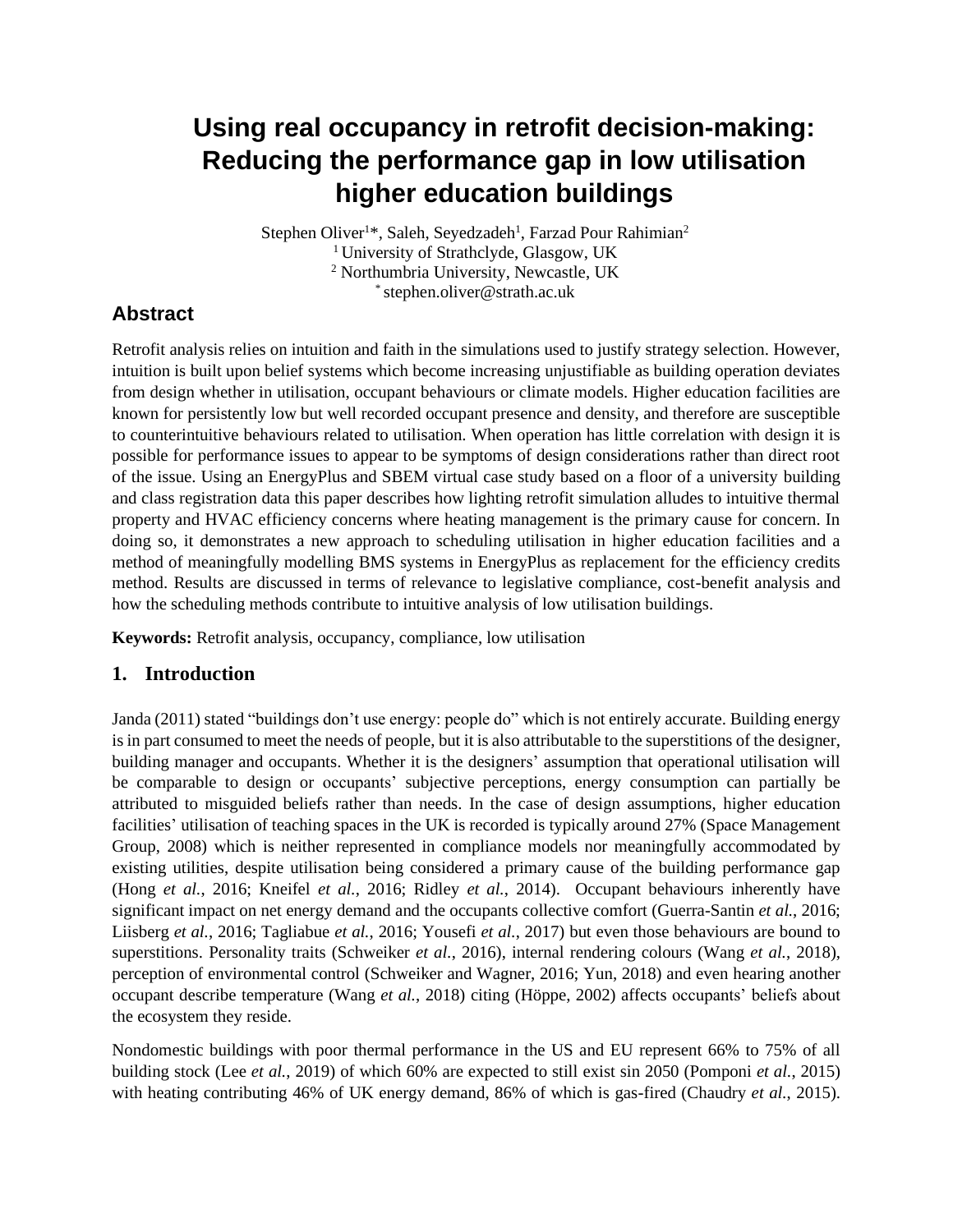Heating is an ecosystem-sensitive consumer in the sense changing the operational state of any discrete space within a building affects the heating of the remaining spaces. Given energy performance policy and plans to decarbonise the grid, heating perhaps deserves special attention despite UK compliance focus on carbon emissions. Intuition suggests the solution is to throw money at improving envelope and/or heating, ventilation and air conditioning (HVAC) system performance however; the former is not suitable for discrete spaces and both are based upon the belief that high heating energy is an illness rather than, say, needles exertion or overexertion of the HVAC.

Previous works identify sensitivity to occupant behaviours (Corgnati *et al.*, 2017), climate (Rastogi, 2016) and underutilisation (Gupta and Gregg, 2016) which ultimately highlight it is not helpful to think of retrofit analysis as a means of consistently identifying optimal solutions. Instead attempting to frequently to select economically viable, better than no action solutions. Rastogi offers a methodology for generating synthetic weather data for assessing retrofits and designs under probable climates. Lee *et al.* (2018) discuss a complementary Monte Carlo-based risk aversion method which mitigate some superstitions. Are nonetheless susceptible to the in-built deviation in the building energy model. Gupta and Gregg (2016)identified a similar mismanagement hypothesis as discussed in this paper suggesting manual intervention from staff or some level of local smart radiator controls though they were not able to test the hypothesis. In a similar theme, this paper simulates lighting retrofits using explicitly known utilisation under two climates with and without heating management to frame resulting high heating demand as a symptom of needless exertion of the HVAC rather than of poor envelope and boiler performance.

## **2. Methodology**

Using a bespoke building model interfacing library, it aims to demonstrate the exploitability and necessity of using class registration data during retrofit analysis. The subsection of the research covered in this paper discusses the effects of real-world scheduling on simulated energy demand in relation to compliance- and operational savings-led decision-making using the results of 100 EnergyPlus and 19 SBEM (Simplified Building Energy Model) simulations. Once utilisation's significance for the case study has been established, a case is built for introducing a heating management system (HMS) as a precursor to decision-making. A novel approach to meaningfully modelling the HMS is proposed which remedies the shortfalls of the efficiency credits method offered by the building regulations.

#### **2.1.Virtual case study**

The seventh floor of University of Strathclyde's Graham Hills Building was used for the study Its construction began between 1957 and 1959two years prior to the introduction of The Building (Scotland) Act 1959 and six years prior to the Building Standards (Scotland) Regulations 1963. However, the building underwent staged building services retrofit between 2000 and 2009 replacing HVAC, domestic hot water (DHW) and lighting to be compliant with the Part L2B minimum standards at the time. The floor is 2869m² with 13 teaching spaces 7 of which are utilised with 1 having recorded presence but zero density, 43 offices and 23 secondary spaces. The floor below and partial floors above are retained for heat transfer calculations only. Opaque envelopes have a U-value of 1.7W/m²K, glazing at 5.68/W/m²K. Lighting efficacies are based on the National Calculation Method (NCM) lamp templates which best represent the fixtures as would be the case for any L2B survey. The floor is naturally ventilated with a wet radiator heating system served by a low temperature hot water (LTHW) boiler with a SCoP of 0.738, local extract fans are present in both toilets with a specific fan power of 0.8W/ls. There is no HMS present. The base model was created in DesigBuilder 5.4 and exported into SBEM 5.4.b and EnergyPlus 8.6.0. The EnergyPlus model was calibrated to the SBEM model by introducing NCM activity design illuminance based on the activities associated with corresponding SBEM model zones.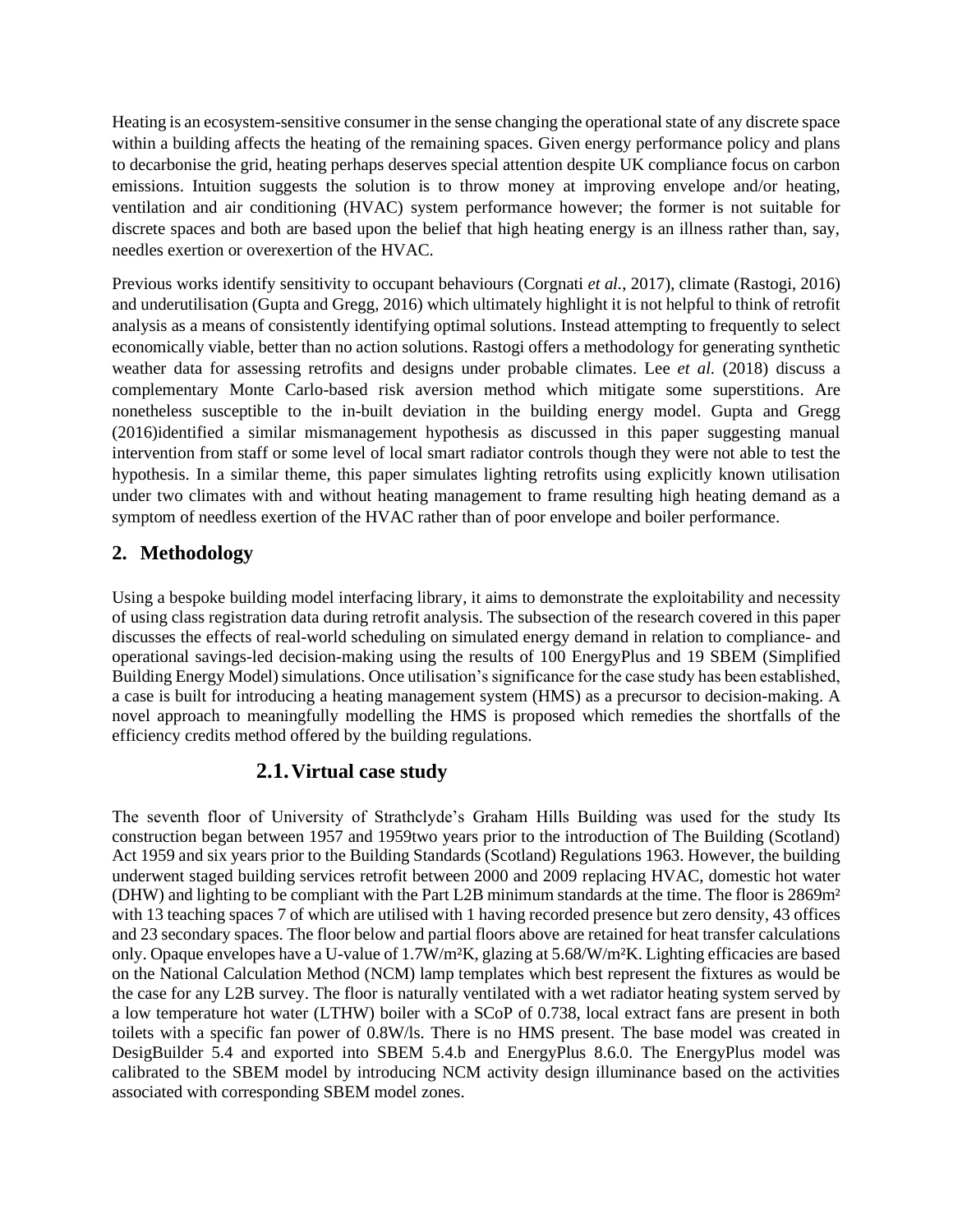## **2.2.scheduling**

Three standard schedule scenarios and two complementary building management system supported for non-NCM scenarios were created which represent the building's operations with the real-world utilisation. Presence and density is taken from the class registration system.

**NCM:** A collection of standard schedules used for design and compliance modelling. These assume consistent presence across every standard weekday with separate near-zero utilisation schedules for weekends and holidays. The schedules are ignorant of the real building and year but are susceptible to change with revisions of the NCM.

**Explicit/Implicit:** Where registration data is available for a teaching space custom utilisation and lighting schedules are created. Utilisation during occupied periods is defined separately for each registered period based on the registration system's definition of the zone's capacity and the number of occupants registered for the class. Lighting is defined as Boolean-state based on the presence state from the registration system. Where a zone has registered periods with zero occupant density the zone is considered reserved with zero density. Finally, explicit scheduling assumes that a teaching space with zero entries in the registration system is unknown and assumed to be worst case using the appropriate NCM schedule. The Implicit scenario assumes that the registration system is complete and therefore any teaching space which has no entries in the system is never utilised during schedule year.

**Explicit- / Implicit-BMS:** Extending the Explicit and Implicit schedules, the rules applied to create the scenarios are used to define BMS system configuration. The data from the registration system used to generate each teaching space's utilisation and lighting schedules are used to convince EnergyPlus that a BMS is installed for the spaces by toggling the heating source accessibility. A preheat period is added to each presence period at one hour as per the default assumption.

#### **2.3.Lighting design and BMS cost methods**

Costing methods for lighting and BMS installation were created through reference to a lecture from Philadelphia University and price estimates from the SPON's 2018 Mechanical and Electrical Services Price Book 2018.

## **2.4.Lighting (R-LIG)**

The lighting retrofit cost method uses the photometrical computation (Lumens method) method documented in the Philadelphia University Electrical Installation lecture 11 The method uses photometric data to estimate the number of luminaires required to light a given environment through lookup using the room index (k), a simple function of a zone's geometry. Given as:

$$
N = \left\lceil \frac{EA}{lm.UF.MF} \right\rceil \quad k = \frac{LW}{(L+W)Hm} \qquad C = N(Fhl + Lc)
$$

**N**: Number of luminaires,  $\mathbf{E} =$  Target lux level for the zone. Where the target lux level is taken to be the design or "light lux" value from the NCM activities database as per the binding discussed in 4.2.1,  $\text{Im} =$ Total luminous flux from each luminaire, **UF** = Utilisation factor identified from the luminaire's photometric data from the room index  $(k)$ ,  $MF =$  Maintenance factor - **k**:  $L =$  Room length,  $W =$  Room width,  $\mathbf{Hm} =$  Ceiling height – work plane height  $\cdot$  C = Total cost in £,  $\mathbf{F} =$  Location labour cost adjustment factor,  $N =$  Number of luminaires,  $h =$  Installation luminaire/hour,  $l =$  Labour cost £/hour,  $Lc =$  £/luminaire.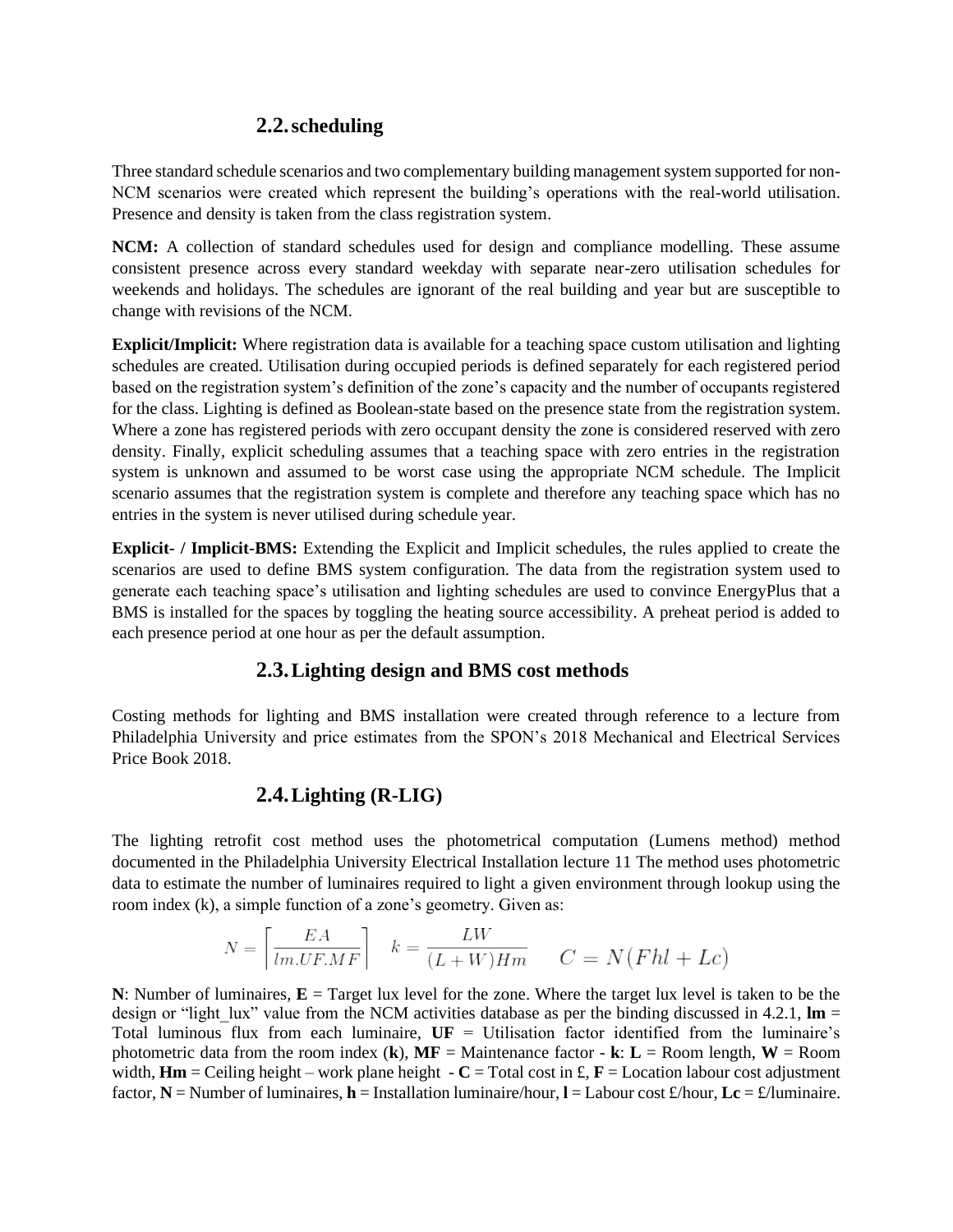#### **2.5.Building management system (R-BMS)**

Being a computerized system attached to local control measures, the heating management system method is a function of the number of registered zones. The method was reduced to two primary costs, Head Equipment priced at £15,000 and Intelligent Unitary Controllers at £500/IUC. Cost method is given as:

$$
C = Hc + NI
$$

 $C = \text{Total cost of installation in } \pounds$ ,  $Hc = \text{Global cost for head end equipment (software, computer,$ commissioning) in  $\mathbf{f}$ ,  $\mathbf{I} =$  Unit cost for each intelligent unitary controller  $\mathbf{f}$ ,  $\mathbf{N} =$  Number of IUCs.



**2.6.Results**

*Figure 1 & 2: Estimated annual running cost (right y), consumption and emissions (left y) by Schedule-Climate / engine, and Schedule-Climate scenario running cost disparity. Labels represent strategy and year <lightis>-<schedule>-<BMS>-<year> where (D)efault, (E)xplicit, (I)mplicit, (N)CM, and (B)MS*

Using NCM as design utilisation, Explicit scheduling results in a reduction of 52% in presence hours for the teaching spaces and Implicit resulting a reduction of 86%. Figures 1 and 2 show the base model annual net energy demand for each Schedule and Climate (Schedule-Climate) scenario and how they compare to one another. Notably, Explicit- / Implicit hold the highest and lowest annual consumption dependent on whether teaching space heating is managed.

#### **2.7.Schedule presence**

Figures 3 and 4 show difference between NCM and registration system presence demonstrate the disparity cumulative presence and overlap between the NCM and registration system schedules for zone GH818 which has the second highest presence hours and the greatest overlap between NCM and Explicit schedule. There is no cooling in this building however, it is worth noting utilisation during the cooling period is significantly lower than in NCM.

| 807 | 01 <sup>7</sup><br>O.L. | 816 | $-0.1$ <sup>-</sup><br><b>OI</b> | 010<br>010 | 863 | 898 | 801A* | 801B* | 801C* | 801D* | 801E* | 801F* |
|-----|-------------------------|-----|----------------------------------|------------|-----|-----|-------|-------|-------|-------|-------|-------|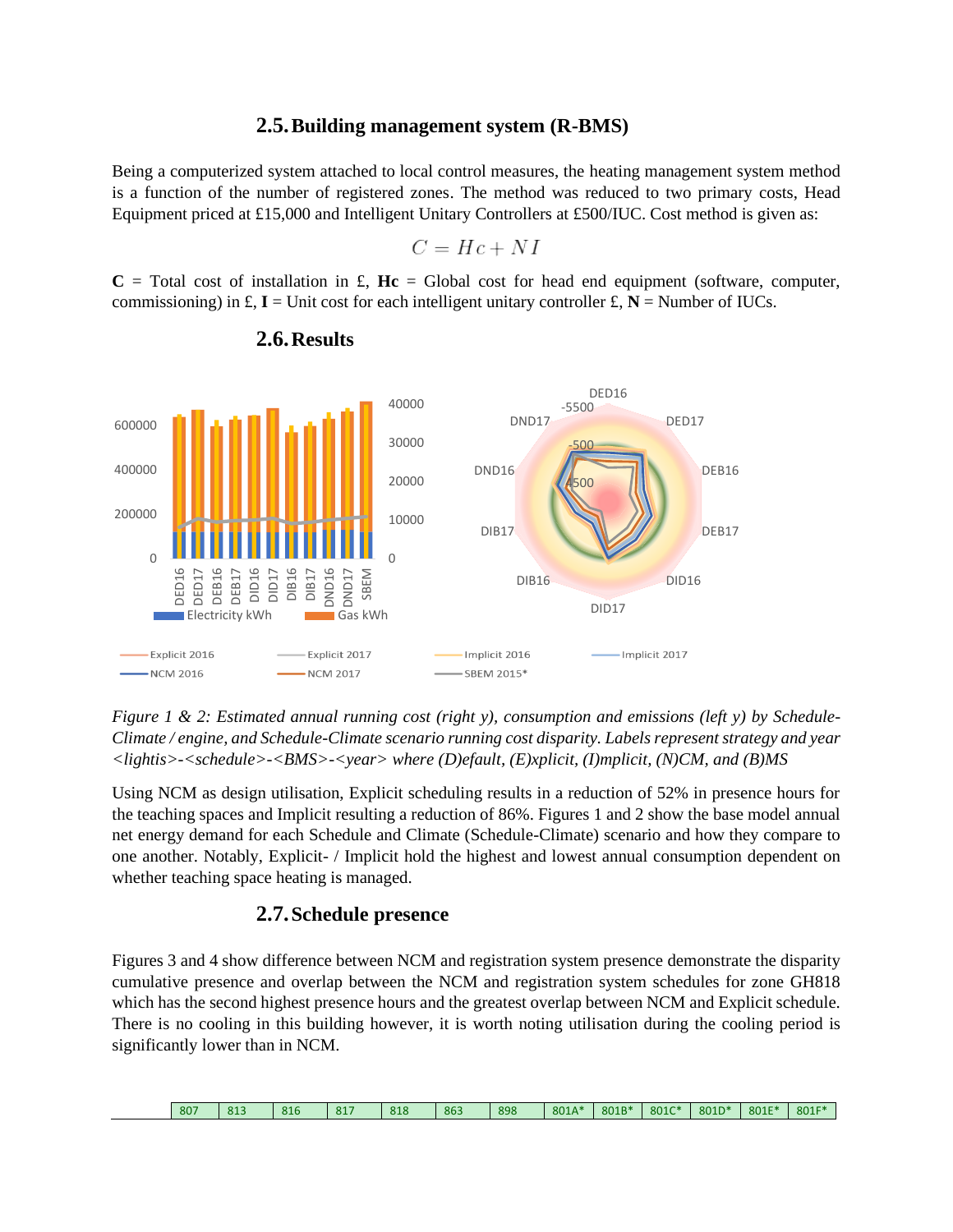| <b>NCM</b>      | 2.134   | 2.134 | 2,134 | 2.134 | 2.134 | 2,134 | 2.134 | 2.134 | 2.134 | 2.134 | 2.134 | 2.134 | 2.134   |
|-----------------|---------|-------|-------|-------|-------|-------|-------|-------|-------|-------|-------|-------|---------|
| <b>Explicit</b> | $- - -$ | 745   | 639   | 611   | 633   | 483   | 675   | 2,134 | 2.134 | 2,134 | 2,134 | 2.134 | 2,134   |
|                 |         |       |       |       |       |       |       |       |       |       |       |       |         |
| Implicit        | $---$   | 745   | 639   | 611   | 633   | 483   | 675   | $---$ | $---$ | $---$ | $---$ | $---$ | $- - -$ |

*Table 1: Teaching space presence hours by Schedule*



*Figure 3: Schedule scenario overlap GH818. Figure 4: Cumulative presence GH818*

#### *2.8.***Schedules, lighting and net building energy demand**

Table 1 shows annual lighting electricity consumption for teaching spaces under each Schedule. NCM scheduled teaching spaces contribute 20% of the total lighting demand equivalent to 10% of the buildings annual grid-supplied electricity demand. However, with registration system presence and implied absence their contribution is reduced to 10% and 3.6% for Explicit and Implicit scenarios respectively. In absolute terms, these changes reduced grid-supplied electricity demand by 6.8MWh and 10.8MWh for Explicit and Implicit, respectively. Conversely, absence of internal gains from assumed presence increased natural gas demand for heating by 14.5MWh and 25.1MWh for 2106 and 15.2MWh to 27.3MWh for 2017 with Explicit-/Implicit-2016 against NCM-2016 and Explicit- / Implicit-2017 against NCM-2017, respectively. The heating rise is explained primarily by the absence of heating system management resulting in extra demand to maintain zone temperature where free gains from lighting and latent gains from occupants are not present.

The relationship between lighting and simulated natural gas demand is not easily expressed due to the temporal, seasonal, utilisation (presence, density, humidity changes), external gains and latent value of each Watt internal gains. Nonetheless, even if adjacency awareness in the simulation engine is ignored each Wh of electricity consumed by lighting is worth more than its cost in terms of net energy demand. Considering NCM-2016 compared to Explicit-2016 and Implicit-2016, internal gains from occupants and lighting change by 17.5MWh and 28.9MWh, respectively. The scenario changes' impact on annual gas consumption whilst not entirely comparable can be used to estimate that the monetary value of each Wh electricity that would have been consumed by lighting with each Wh lighting contributing 23.8% and 23.3% of the cost of every Wh net energy demand increase. However, this is only 21.3% during the academic year. Factoring latent and lighting gains with the existing lighting system into the increase in net energy demand reduces the value of each kWh saved from lighting consumption to 50% and 46% for Explicit-2016 and Implicit-2016 against NCM-2016. In contrast, Implicit-2016's Wh/Wh rate retains 3.1% above 1:1 where heating is managed. In summary, lighting consumption and net energy demand do not have a 1:1 relationship. Under design conditions this means each Wh lighting is worth 1Wh of electricity and a fraction of 1Wh of the heating demand, in the case of this building 1.84Wh. Therefore, under design utilisation each Wh of lighting reduces emissions  $0.181gCO<sub>2</sub>/Wh$  and £0.00003/Wh reducing its effective unit cost to £0.1253/kWh. Whereas, Implicit-2016's lighting consumption reduction of 10.6MWh electricity, increases heating demand by 2.53MWh, nullifying 0.3tCO2 of the electricity related emissions reduction and increasing the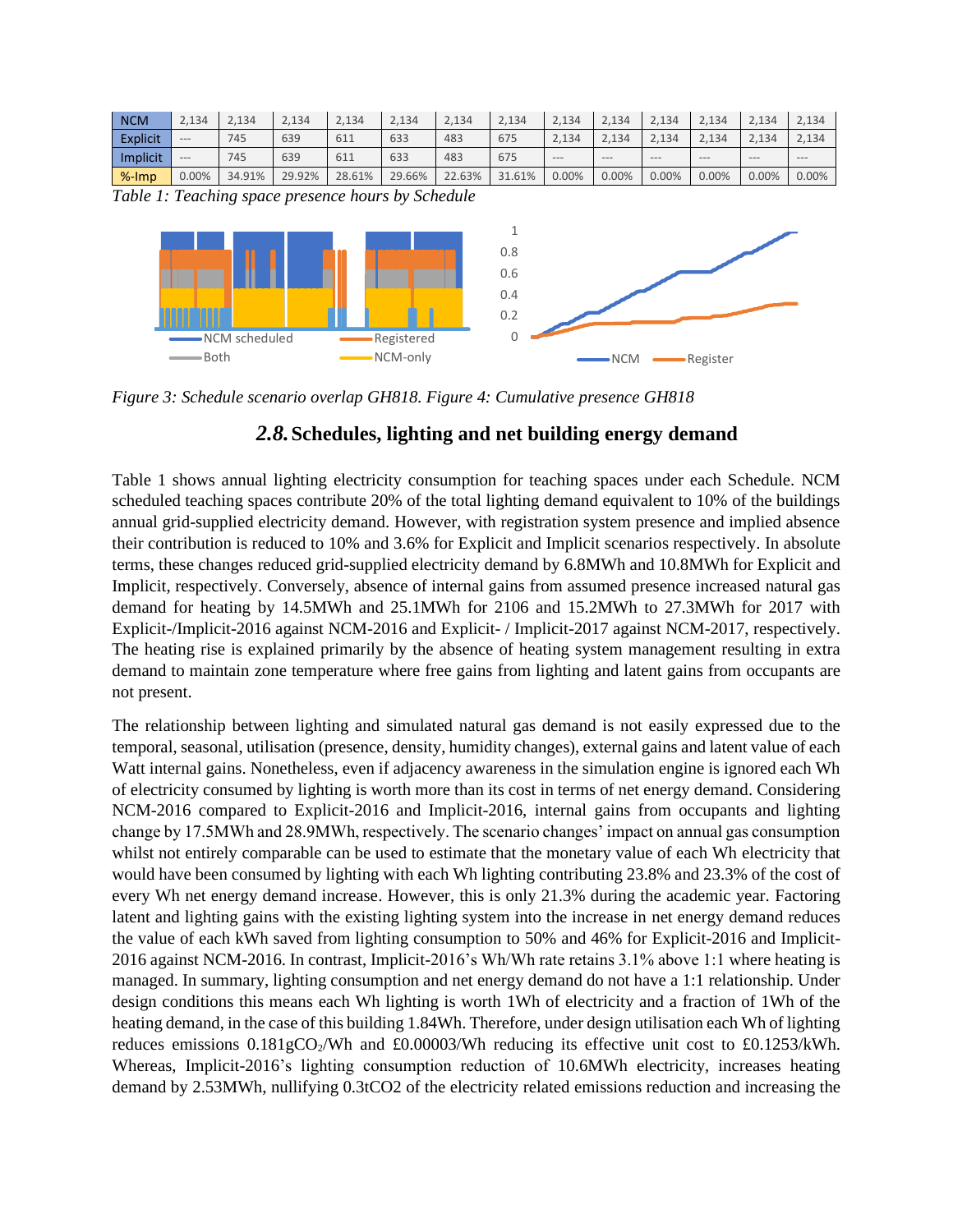£/kWh cost of the new gas consumption from £0.0358/kWh to £0.044/kWh offsetting 15% of £/kWh saved from the schedule change.



**2.9. Lighting retrofit**

*Figure 5: Schedule-Climate scenario relative discounted payback periods at 3.5%*

Figure 5 shows the lighting retrofit for the virtual case study in terms of discounted payback period based on the difference between the base model simulated annual running of the x-axis and the savings from the bar labels Schedule-Climate scenarios. Additionally, BMS represents heating managed compared to heating managed and simple representing where dependent consumer fuel consumption changes are ignored. As with discussion in 4.2, the discounted payback period is volatile depending on the chosen Schedule-Climate scenario for the base model and the scenario assumed to produce the closest approximation of the annual run cost savings. Most SBEM results never return on the capital investment with NCM-2017, NCM-2016 and Explicit-2017 paying back after 24,8, 34.8 and 37.9 years. Across all scenarios where an HMS is not included in the base model estimated running cost, the ranges of disparity span 65% to 162%. SBEM excluding one result at 55 years has a maximum disparity of 190%. In contrast, disparity ranges between 46% and 88% at the bank base rate. However, where HMS is presented the disparity range is only 18%. The suggested 7% private project rate has significant implication for results where 38 Schedule-Climate scenarios entirely fail to payback in contrast to 3.5%. The lighting retrofit for bars labels as "D" for the BMS flag are calculated based on the lighting capital cost £83,112 whereas each with "B" for the flag include £21,500 for the BMS system with a total cost of £104,612. Despite the extra 26% cost the payback period for all heating managed comparisons not compared to the heating managed base model estimate a payback period of lower than any other Schedule-Climate of without management. A key feature of the BMS group is that using the BSCG efficiency credits method of representing a BMS would not payback even though the cost used is ignorant of 66 zones and the credits gained would be applied all zones served by the LTHW boiler. Furthermore, the efficiency credits method would overestimate gas contribution to annual running cost by £3,000 to £3,300 for Implicit 2016- and 2017-HMS respectively.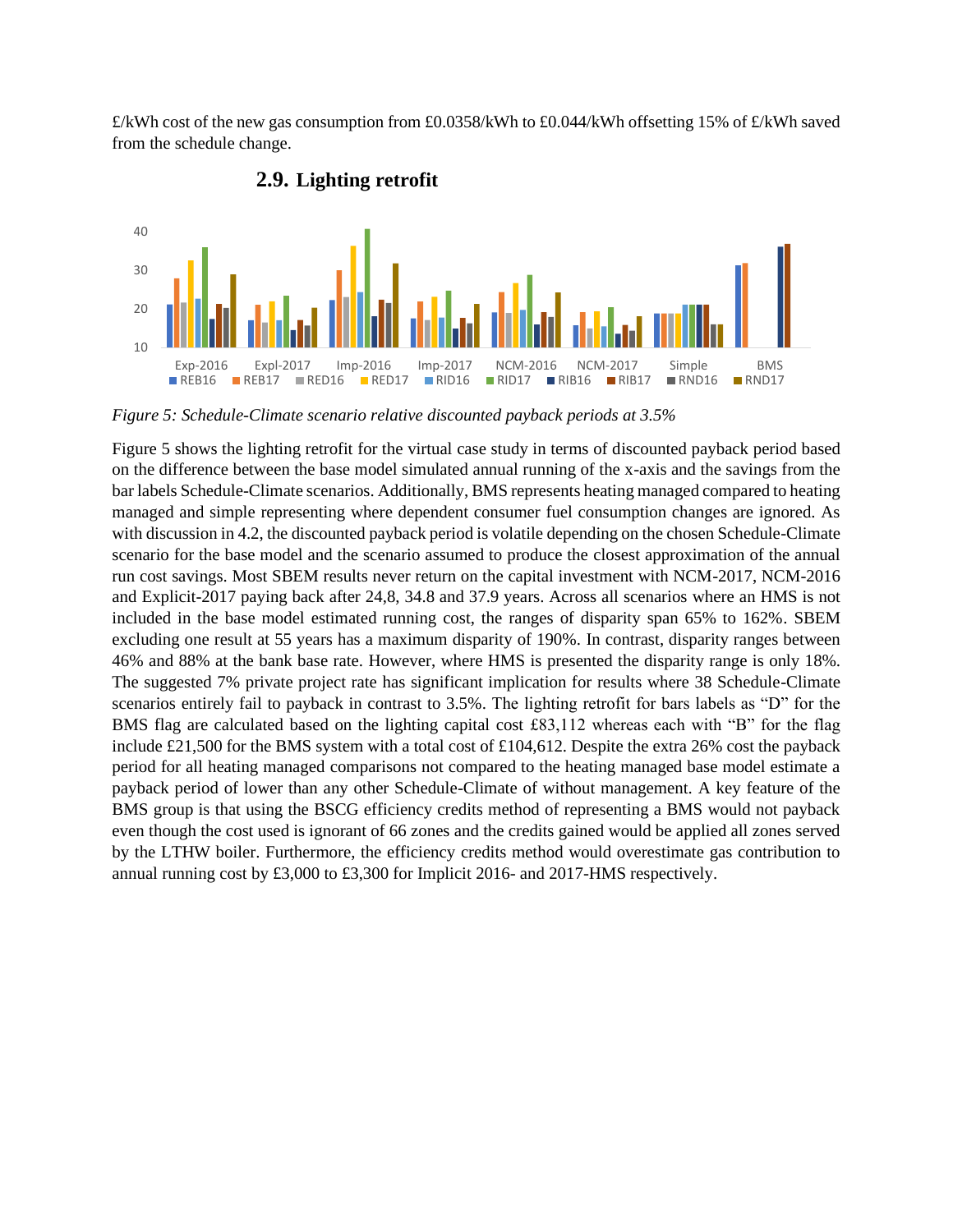

*Figure 6: Annual running cost post-retrofit all lighting constant efficacy upgrades at the number of on the x-axis label in lm/cW. Series names represent Schedule-BMS-Year*

#### *Figure 7: Annual kgCO<sup>2</sup> post-retrofit for each retrofit with baseline 2016 / 2017 HMS.*

Running costs although improving over each retrofit scenario support previous discussion on managed and unmanaged heating in low utilisation areas. First, proportional to the utilisation, the costs of unmanaged are greater than NCM scheduled running costs. Compared to NCM savings as efficacy increases, lower utilisation result diverges from NCM savings diminishing in return. In contrast, managed heating results in significantly lower running cost and becomes increasingly proportional to NCM scenarios as efficacy increases. Carbon emissions are more interesting. Ignoring the inherent benefit of an HMS as noted elsewhere, retrofitting the lighting without an HMS results in simulated NCM performance suggesting that performance and running cost improvements would be better despite 96.5% greater lighting utilisation in teaching spaces with NCM schedules. This observation is likely the key contribution of this paper given this would not be identifiable without the BMS modelling method used in this paper Horizontal lines represent HMS baseline running cost and carbon emissions. Estimating from SPON's default LED luminaire and labour cost, to achieve those lines through lighting retrofit requires three times the cost of the HMS for a fully qualified HMS. Though not discussed in this paper, a rudimentary HMS could ostensibly be installed for less than £1,000 using smart radiator valve controllers.

#### **4. Discussions**

More often than not it is either not possible to meter a discrete space or there is no metering available which means there is rarely a meaningful opportunity to use operational data unless servicing is homogenous, and the discrete space represents a significant portion of the total gross internal area.

#### **4.1. Heating management**

It is clear from all dynamic simulations where Schedule-Climate scenarios are considered that in the case of the virtual case study, low utilisation is detrimental to heating demand resulting in volatile effects on the net energy demand. Lighting demand was reduced by 8.3% and heating demand increased by 5.0%~ for both 2016 and 2017. However, these resulted in different changes across the four metrics, net energy demand, running cost, carbon emissions and cost per emission kilogram  $CO<sub>2</sub>$  for all Schedule-Climate scenarios. Net energy demand increased and running cost decreased for all Schedule-Climate scenarios though not proportionally but, kgCO $_2/m^2$  values did not behave intuitively. Where a simple estimation based on efficacy may have been used the change from NCM to Implicit would be expected to return 1.97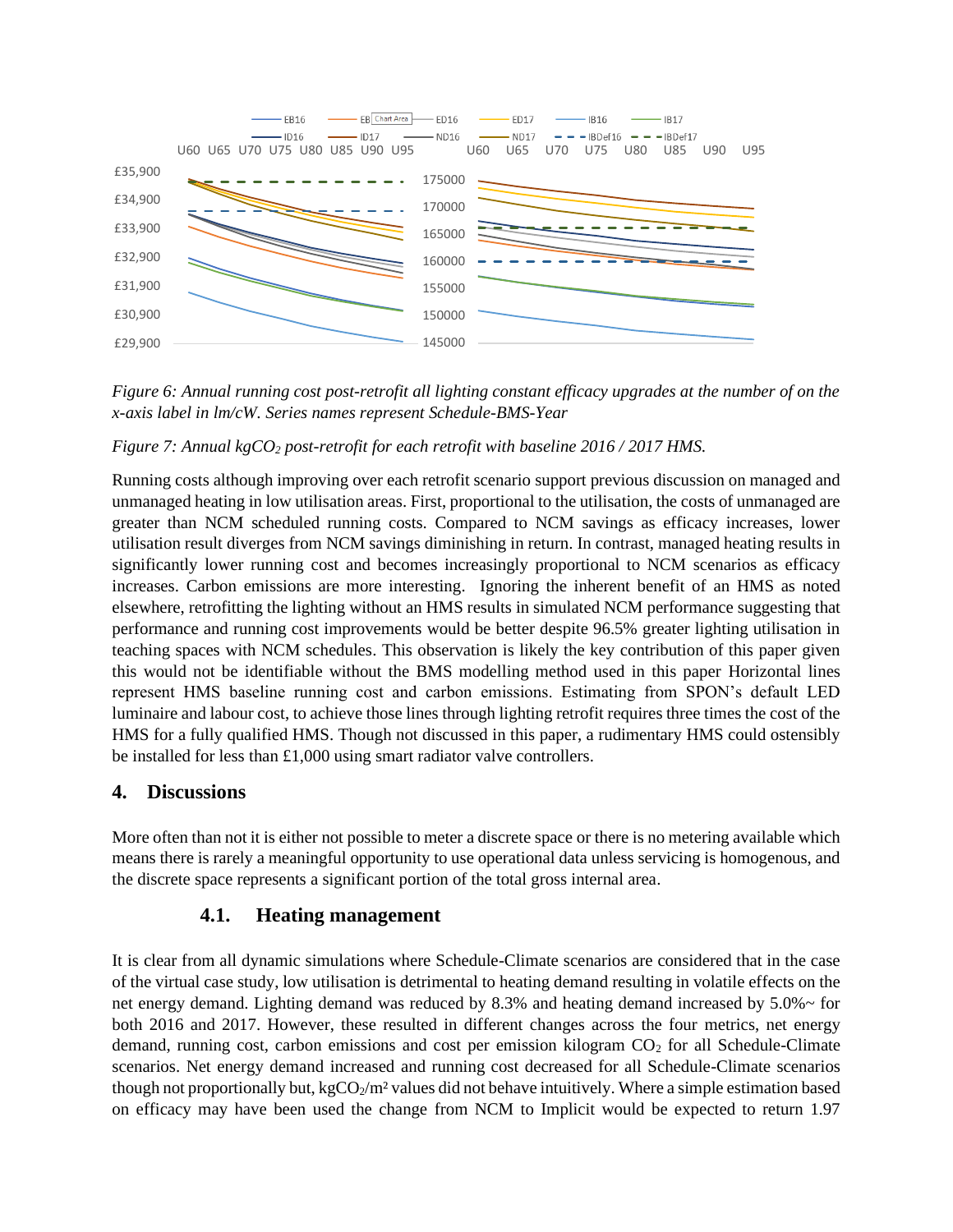$kgCO<sub>2</sub>/m<sup>2</sup>$  difference however, the offset from heating demand increase reduced this to 0.07kgCO2/m<sup>2</sup> for 2016 and increased 2017 by 0.09 kgCO<sub>2</sub>/m<sup>2</sup>. The results are further compounded when kgCO<sub>2</sub>/£ is considered, the suggested metric for equiproportionate abatement where a lower value shows greater potential for compliance-oriented application. NCM 2016 surprisingly suggests greater opportunity than NCM-2017, and Implicit-2017 less opportunity than Implicit-2016.

Heating management resulted in significant improvements across all metrics including up to  $6kgCO<sub>2</sub>/m<sup>2</sup>$ from NCM to Implicit and the expected NCM > Explicit > Implicit relationship was now realised. This was not exclusive to emissions, the abatement metric now favoured Implicit and NCM and Explicit were on par. This translated over to lighting as well where although the initial 1.84Wh lighting net energy value was reduced to 0.5Wh and 0.46Wh without HMS in teaching spaces for Explicit and Implicit respectively, with the HMS the net energy value improved to 1.03Wh. The case study has no comfort cooling and the absence during the summer as highlighted in Figure 3 would significantly reduce cooling load. Nonetheless, GH818 at least is almost never occupied during the cooling period and therefore its cooling demand would be all but wasteful. Though, it is worth noting that all teaching spaces which are not GH801\* have NCM scheduled adjacencies whose cooling demand would likewise be reduced. The virtual case study did make accommodation for adjacent floors to mitigate heat loss miscalculation however, the principle of scheduling lower utilisation will only further be skewed as other floors are calibrated.

Without an HMS the virtual case study suffers from reduction in internal gains to the point where for some metrics the 70%~ reduction of presence hours for 23% of the building becomes negligible. Since this building is served by natural gas, the problem would only increase with any other non-renewable fuel.n. Without management Schedule-Climate scenarios behave unpredictably and lighting waste heat's value is around double. Failure to manage dependent consumers make performance and results volatile across all metrics and may convince consultants that symptoms of its absence are design failures rather than operational.

#### **4.1.1. Heating management and compliance**

BMS simulation for compliance is not well-defined due to the absence of persistent scheduling data.. The compromise for implementing HVAC control measures is to increase the CoP of heating systems as per the system relevant allowance from the Building Services Compliance Guide. In the case of the virtual case study LTHW boiler, this is an increase of 4% for a full BMS in lieu of a heating-only option. The improvement from this is insignificant. SBEM's original heating demand was 198.94kWh/m² compared to 175.13kWh/m² to 186.14kWh/m², 183.89kWh/m² to 195.65kWh/m² for NCM-2016 and NCM-2017, and Implicit-2016 and Implicit-2017 respectively. Using SBEM as a proxy for the efficiency credits method the improvement only improves heating demand by 7.68kWh/m² or £789/annum. The efficiency credits method is priced on the entire discrete which would cost £46,000. Even using the MEES DPP rate of 0.75% the efficiency credits method would take 77 years to payback.

The modelling method used in this paper can be applied to the extent registration data is available and is not constrained by a full-building installation. The method, however, faces challenges for compliance modelling for L2B or MEES where it is not yet clear how scheduling would affect the standard energy rating. The reference building is based on the geometry and scheduling of the actual model but HMS as defined in this papers not part of the reference definition. The implementation takes advantage of the heating availability scheduling which inherently transfers to the reference building which means, if the justification for accepting the approach were accepted by the governing body, either an extension to the NCM or jury rigging the SCoP would be required to create an actual rating.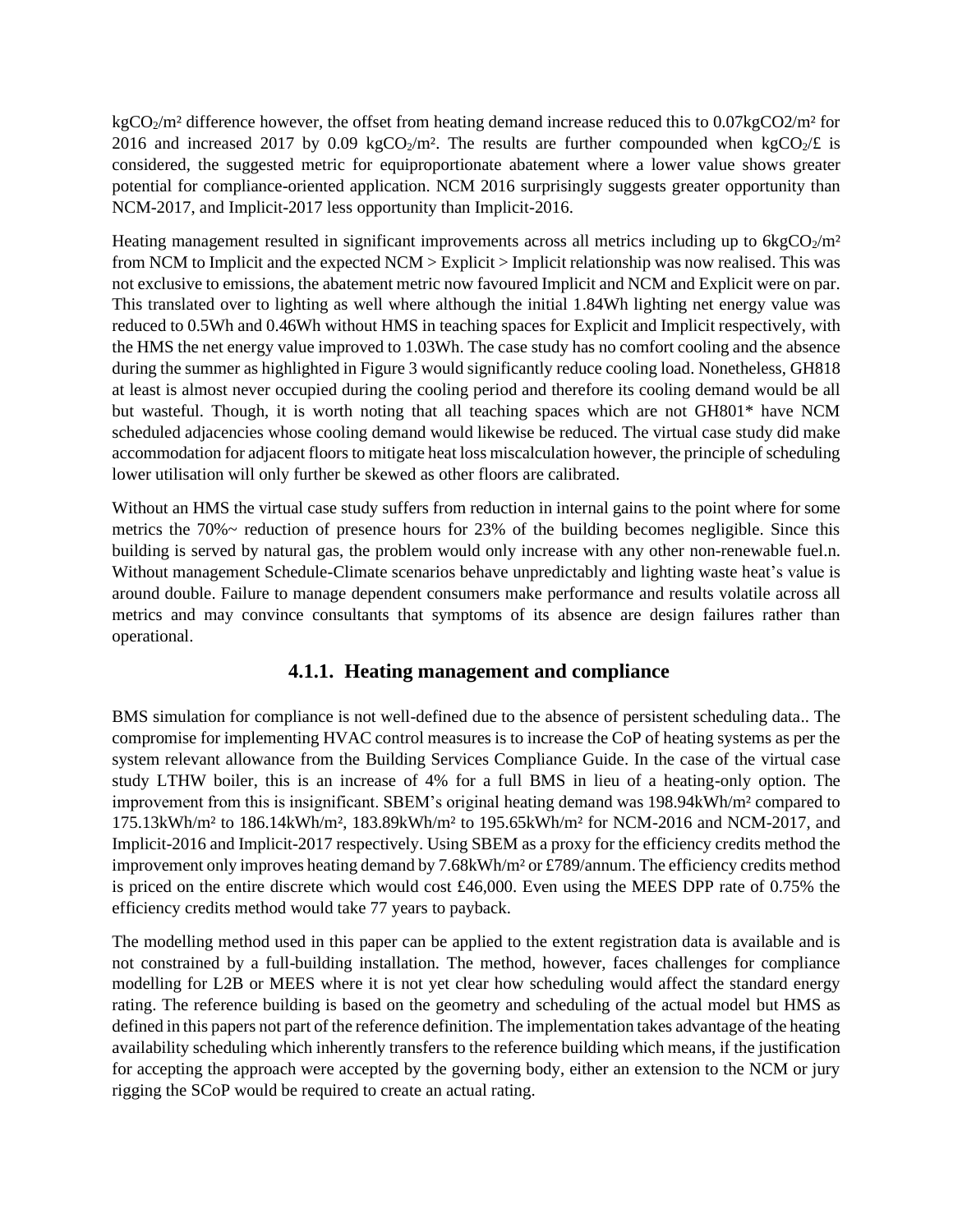## **4.2. Lighting retrofit**

The simple calculation bracket presented in section 3.3 serves two purposes 1) it shows how Schedule scenario affects the payback period with a 26% increase despite teaching spaces only representing 23% of gross internal area. 2) The results demonstrate the estimations simple online tools claiming suitability for nondomestic buildings such as those provided by Emerson, Spirit or Regency Lighting are increasingly inappropriate as utilisation decreases. These values are not necessarily wholly spurious if the building is notably better insulated and has high utilisation which is evident from the discussion in section 3.2 noting 79% to 76% of gains lost through absence in Schedule scenarios are associated with latent gains from occupants.

Each of the standard six Schedule-Climate scenarios compared to all eleven including SBEM results are highly disparate with the entire set having a disparity range between 48% and 190%. This is obviously not reliable, excluding comparisons between NCM-2016 and NCM-2017 which is 20% to 41% at 3.5%. NCM highlights sensitivity to climate though at the bank base rate the payback period is only 2 year longer for 2016/2017 to 2017. However, HMS introduced to non-NCM Schedule-Climate scenarios based on their counterpart managed base model have a maximum disparity of 18% at 3.5% and only 10% at the bank base rate. This may be attributed to the significantly reduced fuel demand and retained greater than 1:1 lighting consumption to net energy demand ratio associated with proper management of the teaching spaces. It was to be expected that heating management would reduce the volatility of heating demand however, it was not expected to have as significant mitigating effects on Climate The difference in base model heating demand between Implicit and Implicit-HMS ranged from 81,200kWh and 109,800kWh for 2016 and 2017.These results show why dependent consumer management is not just relevant to mitigating counterintuitive behaviours from retrofitting independent consumers when real utilisation significantly deviations from design. They also appear to reduce uncertainty attributed to climate almost proportionally to the difference in design and real utilisation with managed heating.

Constant efficacy retrofit simulations demonstrate that although estimated running costs decrease in all scenarios, energy performance across both emissions and net energy performance metrics. That is, not only would the savings and subsequent cost-benefit analysis results be skewed by NCM over real utilisation schedules, implementing any of the eight full building lighting retrofits without managed heating would result in poorer performance than design utilisation, including running cost. It is universally more expensive to operate the building without management than it is to operate at design utilisation post-retrofit. In terms of Part L2A, this may result in a pass that is underserved. MEES would be a legal, practical and economic nightmare. Where heating is unmanaged, it may receive an undue exemption from upgrade requirements and the decision-making process may lead to selection strategies damaging or at least ineffective to the real world. It's hot topic the extent which compliance-led retrofits need to align before liability is a legal concern, but it is not through lack of discussion. In terms of ESOS-2019 which is bound to operation net energy demand, the negative impact of increased demand would not be apparent until 2023 when updated reports are required. Finally, with the electrification of the grid ambitions, ignoring heating heat management would be detrimental to long-term targets. All-in, retrofitting lighting in low utilisation areas without first implementing heating management is possibly the worst decision available for the virtual case study despite being lauded as an easy and safe win.

## **4.3. Implication for ESOS-, Part L2B- and Section 63-led retrofitting**

Depending on whether using NCM or Implicit schedules is the difference between teaching spaces contributing 20% to the overall lighting and 3.5%.Ignorning net energy demand, this equates to an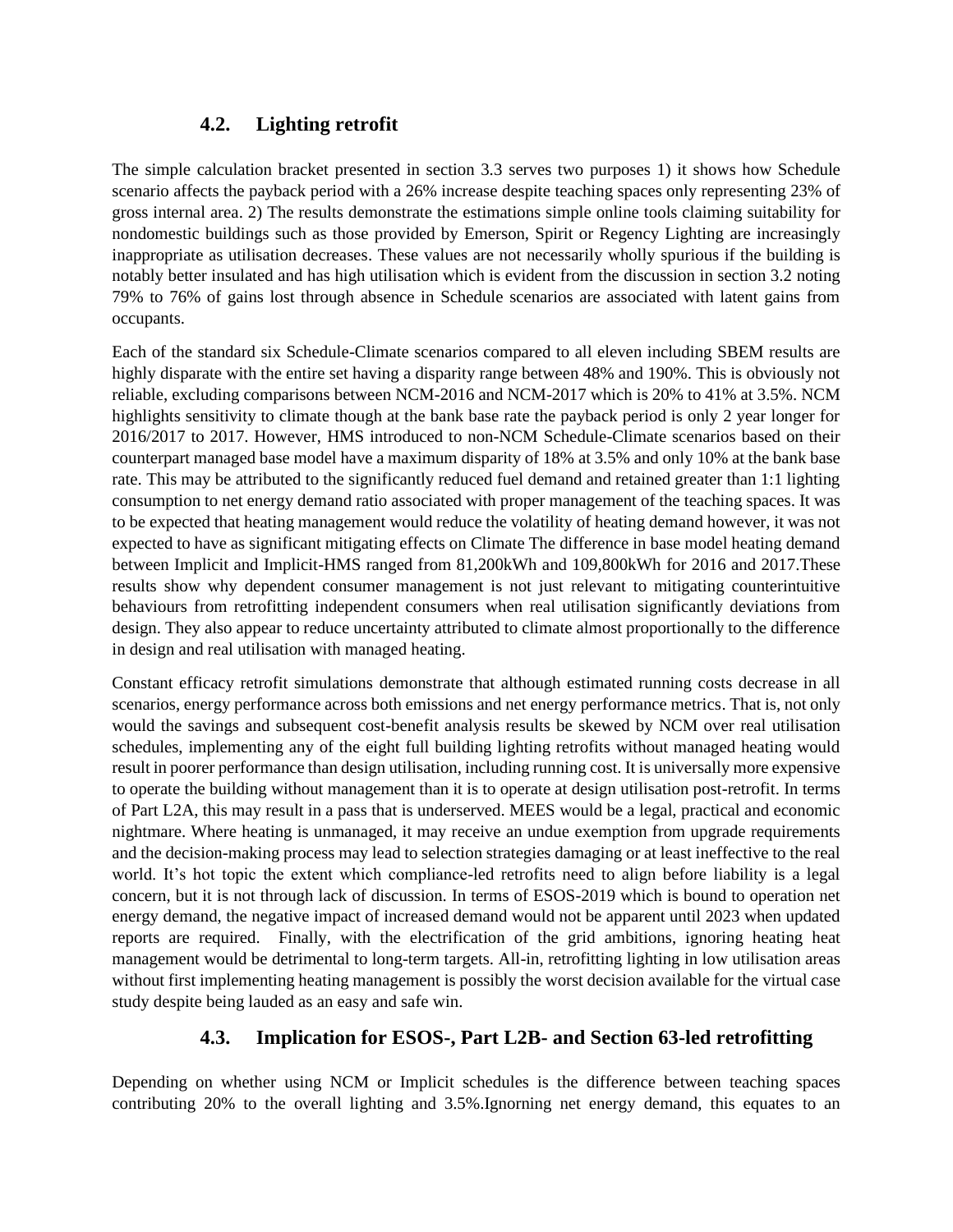assumption of business as usual having a net present value of £10,133 or £8,931 more than expected over 7 years at 3.5% and 7% respectively. This would also be the difference between lighting appearing as 41% to 61% of a Scottish EPC band rather than 7% to 12%, or 11% and 65% of an English EPC band – against the current SER. ESOS prior to considering retrofitting, however, would perhaps be more concerning since without some correlation between the reported operational and simulated fuel demands, calibration is untenable.

In terms of MEES for England, Wales and Northern Ireland, the difference in lighting energy consumption is nearly equivalent to paying for the lighting retrofit costs associated with the teaching zones alone less than 3 years outwith the 7-year retrofit measure exemption cut off. Using constant efficacy retrofit simulations it was shown that unmanaged heating in low utilisation spaces not only resulted in higher running cost estimates than of design utilisation despite 86% lower presence hours in registered spaces, but retrofitting causes the building to perform worse than estimated for design utilisation. This is not necessarily an explicit concern for decisions made purely for MEES or Section 63 compliance, after all meeting compliance is about cheating the simulation model first and reducing emissions second, but it certainly won't help the reputation of consultants. ESOS and retrofit-as-service are critically damaged by retrofitting without an HMS and electrification of the grid ambitions add insult to injury. In terms of policy and as a service decision-making, lighting on its own is unadvisable by any metric.

None of the Schedule-Climate scenario comparisons are within the 7-year MEES exemption and therefore the lighting retrofit would not need to be applied or considered as part of a strategy package. However,, it does reduce carbon emissions by 13% to 17% for NCM and Implicit-BMS scenarios comparisons respectively where the base Schedule-Climate and retrofit Schedule-Climate scenarios are based on the same Schedule scenario and climate year. Although not part of this paper, it was estimated that were a boiler replacement retrofit included with the R-LIG + R-BMS package and priced using SPON's, the retrofit package payback period would decrease from 32 to 26 years for the lower bound estimate.

#### **5. Conclusion**

Design and low utilisation simulated energy performance across monetary, emissions and net energy metrics have a spurious relationship. While with some general understanding of the utilisation one may be able to use intuition to estimate how the relationship between independent on dependent consumers may affect net energy demand and possibly to annual running costs to an extent. However, the relationship when considering Schedule-Climate and engine across all metrics is far from predictable. Though teaching spaces occupied less than 25% of the building, scheduling using registration data had profound effects on the simulation engines' analysis of the building. It is informally known that utilisation persists around 30% throughout the building, though not registered meaningfully, were all areas suitably registered the negative impact would be significantly worse.

Since low utilisation resulted in the building behaving erratically, it seems that an HMS is a necessary first step not only in calibrating the energy model but comparing simulated and operational net energy demand. With an HMS in place both Schedule-Climate scenario and retrofits measured across all metrics behaved intuitively. Therefore, heating management is not only necessary to make lighting retrofitting in low utilisation similar to design, it is necessary to make simulated estimates less than detrimental to the decisionmaking process compared to design utilisation. Without management, retrofit options that appear to be most suitable for the building at tackle the symptoms of low utilisation, not the problem itself. Under normal circumstances, heating management cannot be modelled in either EnergyPlus or SBEM and the standard efficiency credits method is not meaningful. The method used in this paper enables realistic IUC behaviour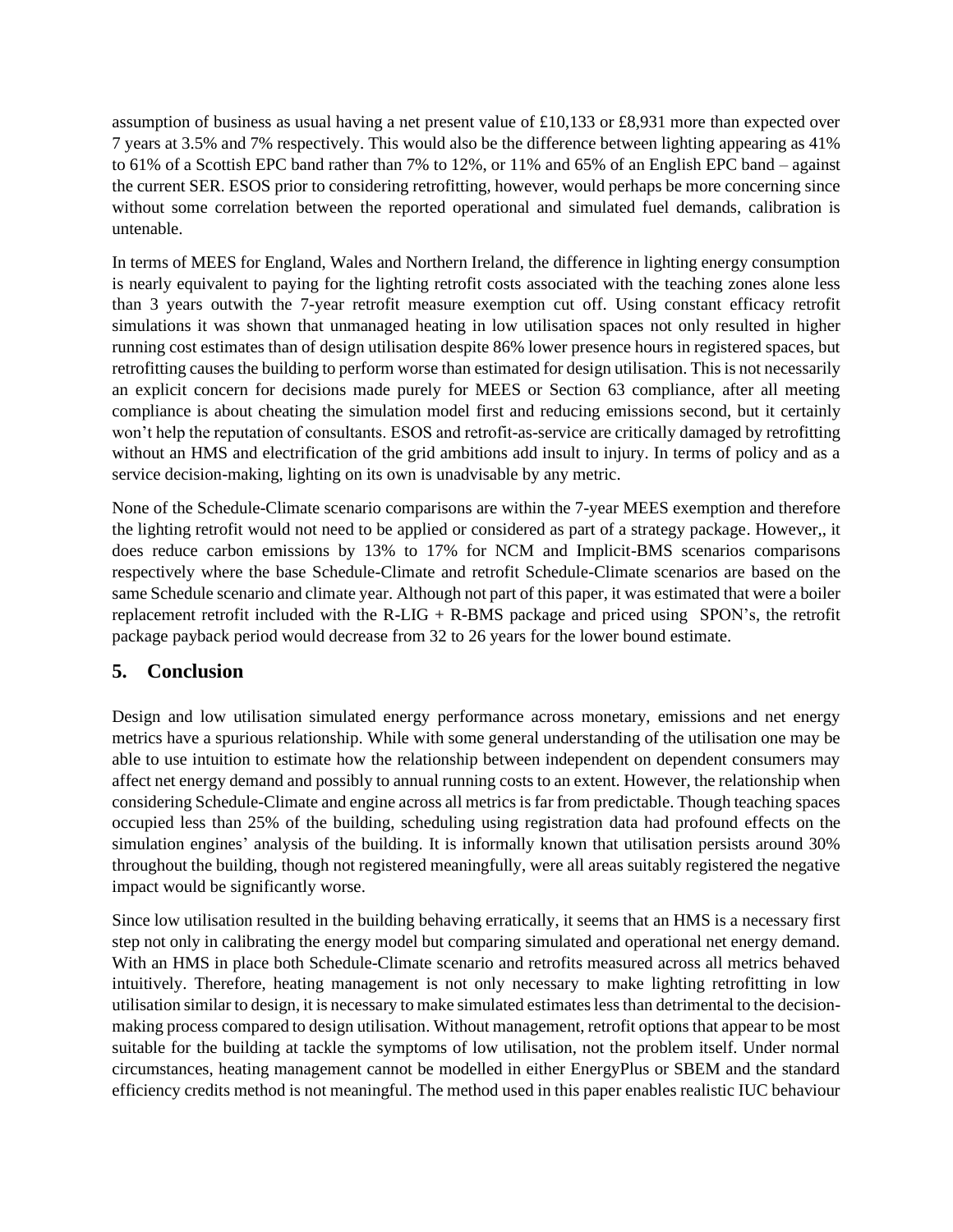modelling enabling meaningful calibration with the utilisation-calibrated model. Finally, the HMS was three times cheaper than the SPON's estimate for the constant efficacy R-LIG to achieve at least the same running cost improvement as unmanaged heating 60lm/cW against 2017 climate and all unmanaged or design schedules emissions reduction until 85lm/cW against 2016.

Scheduling reduced lighting consumption in the associated zones to the point where estimating the payback period exclusively on lighting energy consumption still resulted in payback periods longer than luminaire lifecyle even at the bank base rate used for MEES compliance. When considering net energy demand without an HMS the results were three and a half times greater than MEES exemption criteria at the bank base rate and well outwith the luminaire lifecycle for the public project discount rate. However, with heating management installed purely in the registered spaces with Implicit- scenarios were the worst case just over twice the exemption period. All teaching spaces bar one under Implicit- scenarios do not run long enough for LEDs to have merit. Therefore, T5s for teaching spaces may be a more suitable solution.

Retrofit analysis relies on intuition whose origin verges on superstition though it is understandable given reliable modelling of real-world unmanaged heating has not been demonstrated in the literature and stochastic modelling would not account for the variations in teaching space utilisation. Intuition suggests envelope or heating HVAC efficiency are primary concerns however, clearly these mitigate the symptoms not the cause.

**Acknowledgements:** The research presented in this paper would not be possible without the considerable support from arbnco Ltd in both funding the corresponding author's MPhil and supporting their professional development over the last decade.

#### **References**

- Chaudry, M., Abeysekera, M., Hosseini, S. H. R., Jenkins, N., & Wu, J. (2015). Uncertainties in decarbonising heat in the UK. *Energy Policy, 87*(Supplement C), 623-640. doi[:https://doi.org/10.1016/j.enpol.2015.07.019](https://doi.org/10.1016/j.enpol.2015.07.019)
- Corgnati, S. P., Cotana, F., D'Oca, S., Pisello, A. L., & Rosso, F. (2017). Chapter 8 A Cost-Effective Human-Based Energy-Retrofitting Approach. In F. Pacheco-Torgal, C.-G. Granqvist, B. P. Jelle, G. P. Vanoli, N. Bianco, & J. Kurnitski (Eds.), *Cost-Effective Energy Efficient Building Retrofitting* (pp. 219-255): Woodhead Publishing.
- Guerra-Santin, O., Romero Herrera, N., Cuerda, E., & Keyson, D. (2016). Mixed methods approach to determine occupants' behaviour – Analysis of two case studies. *Energy and Buildings, 130*, 546- 566. doi:10.1016/j.enbuild.2016.08.084
- Gupta, R., & Gregg, M. (2016). Empirical evaluation of the energy and environmental performance of a sustainably-designed but under-utilised institutional building in the UK. *Energy and Buildings, 128*, 68-80. doi[:https://doi.org/10.1016/j.enbuild.2016.06.081](https://doi.org/10.1016/j.enbuild.2016.06.081)
- Hong, T., Sun, H., Chen, Y., Taylor-Lange, S. C., & Yan, D. (2016). An occupant behavior modeling tool for co-simulation. *Energy and Buildings, 117*, 272-281. doi:10.1016/j.enbuild.2015.10.033
- Höppe, P. (2002). Different aspects of assessing indoor and outdoor thermal comfort. *Energy and Buildings, 34*(6), 661-665. doi[:https://doi.org/10.1016/S0378-7788\(02\)00017-8](https://doi.org/10.1016/S0378-7788(02)00017-8)
- Janda, K. B. (2011). Buildings don't use energy: people do. *Architectural Science Review, 54*(1), 15-22. doi:10.3763/asre.2009.0050
- Kneifel, J., Healy, W., Filliben, J., & Boyd, M. (2016). Energy performance sensitivity of a net-zero energy home to design and use specifications. *Journal of Building Performance Simulation, 9*(1), 70-83. doi:10.1080/19401493.2014.995708